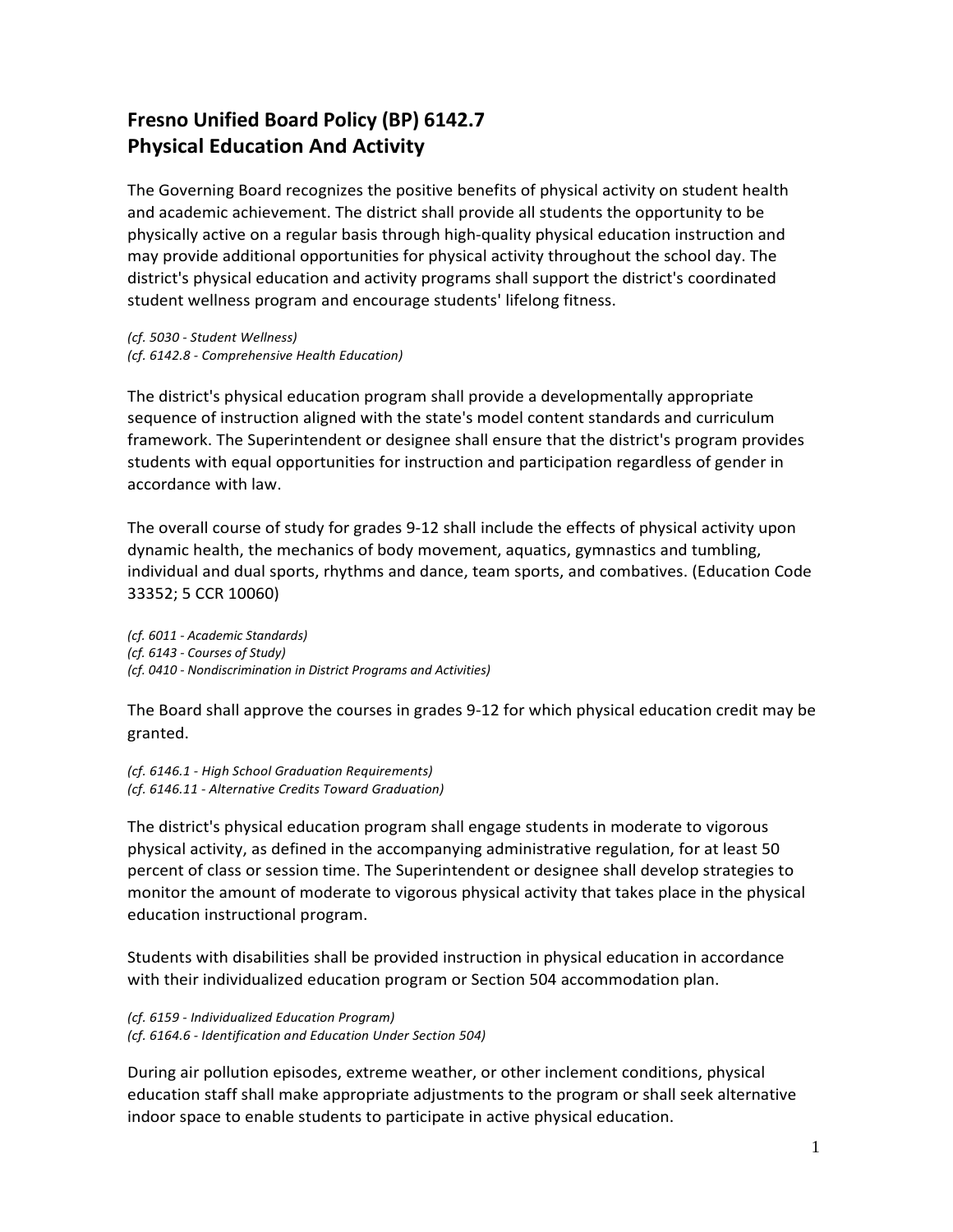*(cf. 3514 - Environmental Safety) (cf. 5141.7 - Sun Safety)*

The Superintendent or designed shall develop strategies to supplement physical education instruction with additional opportunities for students to be physically active before, during, and after the school day.

*(cf. 1330.1 - Joint Use Agreements) (cf. 5142.2 - Safe Routes to School Program) (cf. 5148 - Child Care and Development Program) (cf. 5148.2 - Before/After School Programs) (cf. 6145 - Extracurricular and Cocurricular Activities)*

## **Staffing**

Physical education instruction shall be delivered by appropriately credentialed teachers who may be assisted by instructional aides, paraprofessionals, and/or volunteers.

*(cf. 1240 - Volunteer Assistance) (cf. 4112.2 - Certification) (cf. 4112.21 - Interns) (cf. 4113 - Assignment) (cf. 4222 - Teacher Aides/Paraprofessionals)*

The district shall provide physical education teachers with continuing professional development, including classroom management and instructional strategies designed to keep students engaged and active and to enhance the quality of physical education instruction and assessment.

*(cf. 4131 - Staff Development) (cf. 5121 - Grades/Evaluation of Student Achievement*)

## Physical Fitness Testing

The Superintendent or designee shall annually administer the physical fitness test designated by the State Board of Education to students in grades 5, 7, and 9. (Education Code 60800; 5 CCR 1041)

## Temporary Exemptions

The Superintendent or designee may grant a temporary or permanent exemption from physical education under either of the following conditions: (Education Code 51241)

- 1. The student is ill or injured and a modified program to meet his/her needs cannot be provided.
- 2. The student is enrolled for one-half time or less.

With the student's consent, the Superintendent or designee may exempt a student from physical education courses for any two years during grades 10-12 provided that the student has satisfactorily met at least five of the six standards of the state's physical fitness test in grade 9. (Education Code 51241)

Upon request by students and/or their parents/guardians, the Superintendent or designee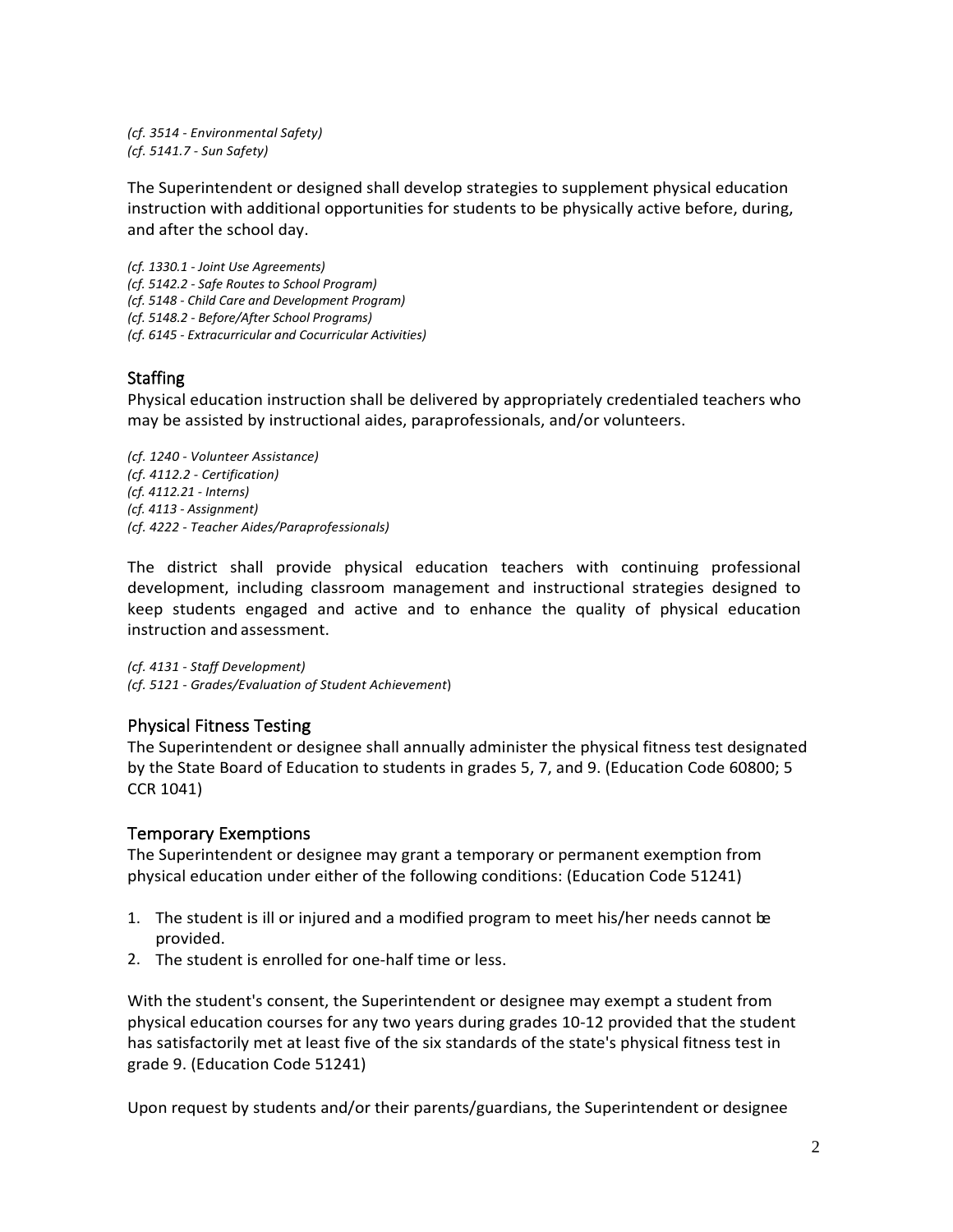may administer the physical fitness test to students in grades 10-12 who need to pass the test in order to qualify for a two-year exemption from physical education courses

Students in grades 10-12 who have been granted a two-year exemption shall be offered a variety of elective physical education courses of not less than 400 minutes each 10 school days. (Education Code 51222)

Such students shall not be permitted to attend fewer total hours of courses and classes than they would have attended if enrolled in a physical education course. (Education Code 51241)

*(cf. 6112 - School Day)*

#### Permanent Exemptions

The Superintendent or designee may grant a permanent exemption from physical education to an individual student under any of the following conditions: (Education Code 51241)

- 1. The student is age 16 years or older and has been enrolled in grade 10 for one or more academic years. However, such a student shall not be permitted to attend fewer total hours of courses and classes than they would have attended if enrolled in a physical education course.
- 2. The student is enrolled as a postgraduate student.
- 3. The student is enrolled in a juvenile home, ranch, camp, or forestry camp school with scheduled recreation and exercise.

#### Other Exemptions

The Superintendent or designee may grant a student an exemption from physical education under the following special circumstances:

1. When the student is in any of grades 10-12 and is excused for up to 24 clock hours in order to participate in automobile driver training. However, any such student shall attend a minimum of 7,000 minutes of physical education instruction during the school year. (Education Code 51222)

2. When the student is in any of grades 10-12, attends a regional occupational center or program, and, because of the travel time involved, would experience hardship to attend physical education courses. Any such student shall have a minimum school day of 180 minutes. (Education Code 52316)

*(cf. 6178.2 - Regional Occupational Center/Program)*

#### Program Evaluation

The Superintendent or designee shall annually report to the Board each school's FITNESSGRAM results for each applicable grade level. They shall also report to the Board regarding the number of instructional minutes offered in physical education for each grade level, the number of two-year and permanent exemptions granted pursuant to Education Code [51241,](http://www.gamutonline.net/displayPolicy/132686/6) and any other data agreed upon by the Board and the Superintendent or designee to evaluate program quality and the effectiveness of the district's program in meeting goals for physical activity.

*(cf. [0500](http://www.gamutonline.net/displayPolicy/171712/6) - Accountability) (cf. [6190](http://www.gamutonline.net/displayPolicy/259635/6) - Evaluation of the Instructional Program)*